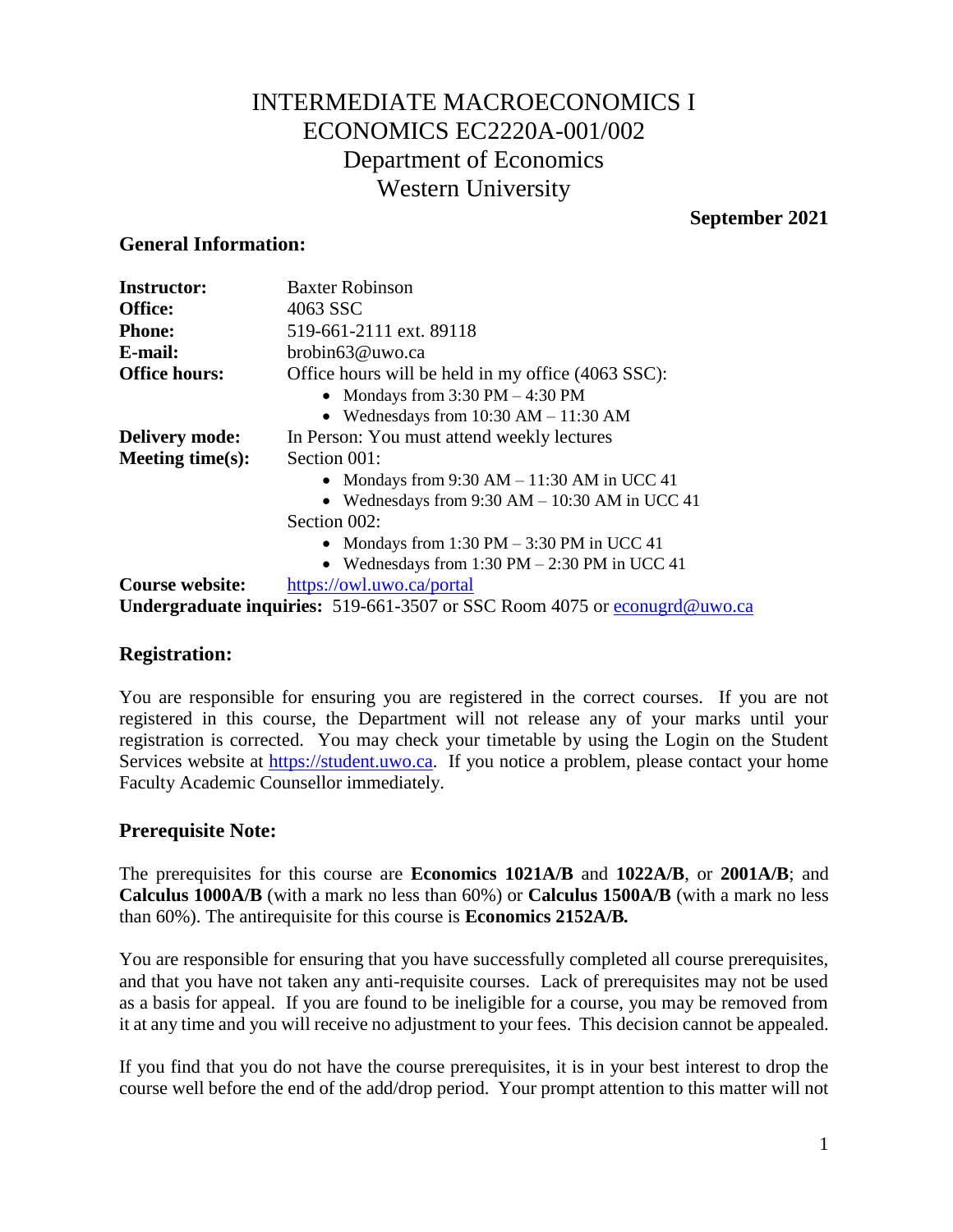only help protect your academic record, but will ensure that spaces become available for students who require the course in question for graduation.

# **Course Objectives:**

The objective of this course is to introduce you to macroeconomics, the study of economics at the level of a whole country. We will study the key facts about how the Canadian economy has grown and fluctuated in the past. We will then link these facts to models that will help understand why our economy behaves the way it does. To solve these models, we will make extensive use of differential calculus. We will then use these models to study important questions like "Why do economies grow?", "Why do economics sometimes contract?" and "How can we increase prosperity?".

# **Course Learning Outcomes:**

I hope you will learn five main things from this course:

- The most common ways to measure a countries' income and well-being
- How to solve basic macroeconomic models
- How to usefully interpret and critique these macroeconomic models
- How to use macroeconomic models to evaluate different policy proposals
- What the most important questions are in macroeconomics about economic growth and business cycles

# **Textbook(s) and Course Materials:**

The required text for this course is: **Williamson, Stephen D. Macroeconomics, 6th Canadian edition, Pearson Addison Wesley**. You will need access to a copy of the textbook for the course. There is no need to buy the study guide or MyLab access for this course.

You can order any of the following versions of the text based on your preferences:

- Downloadable PDF:<https://bookstore.uwo.ca/product/cebebookid9678106>
- One-Year Subscription: [https://www.pearson.com/store/p/macroeconomics-sixth](https://www.pearson.com/store/p/macroeconomics-sixth-canadian-edition/P100003020596/9780136589976)[canadian-edition/P100003020596/9780136589976](https://www.pearson.com/store/p/macroeconomics-sixth-canadian-edition/P100003020596/9780136589976)
- 180 Day Subscription:<https://bookstore.uwo.ca/product/cebebookid9672145>
	- o Note that you will also need this textbook if you are taking EC2221B next semester. In this case, 180-days will not be enough time.
- 3-hole Punched Loose-Leaf: [https://www.pearson.com/store/p/macroeconomics-sixth](https://www.pearson.com/store/p/macroeconomics-sixth-canadian-edition/P100003020596/9780135616192)[canadian-edition/P100003020596/9780135616192](https://www.pearson.com/store/p/macroeconomics-sixth-canadian-edition/P100003020596/9780135616192)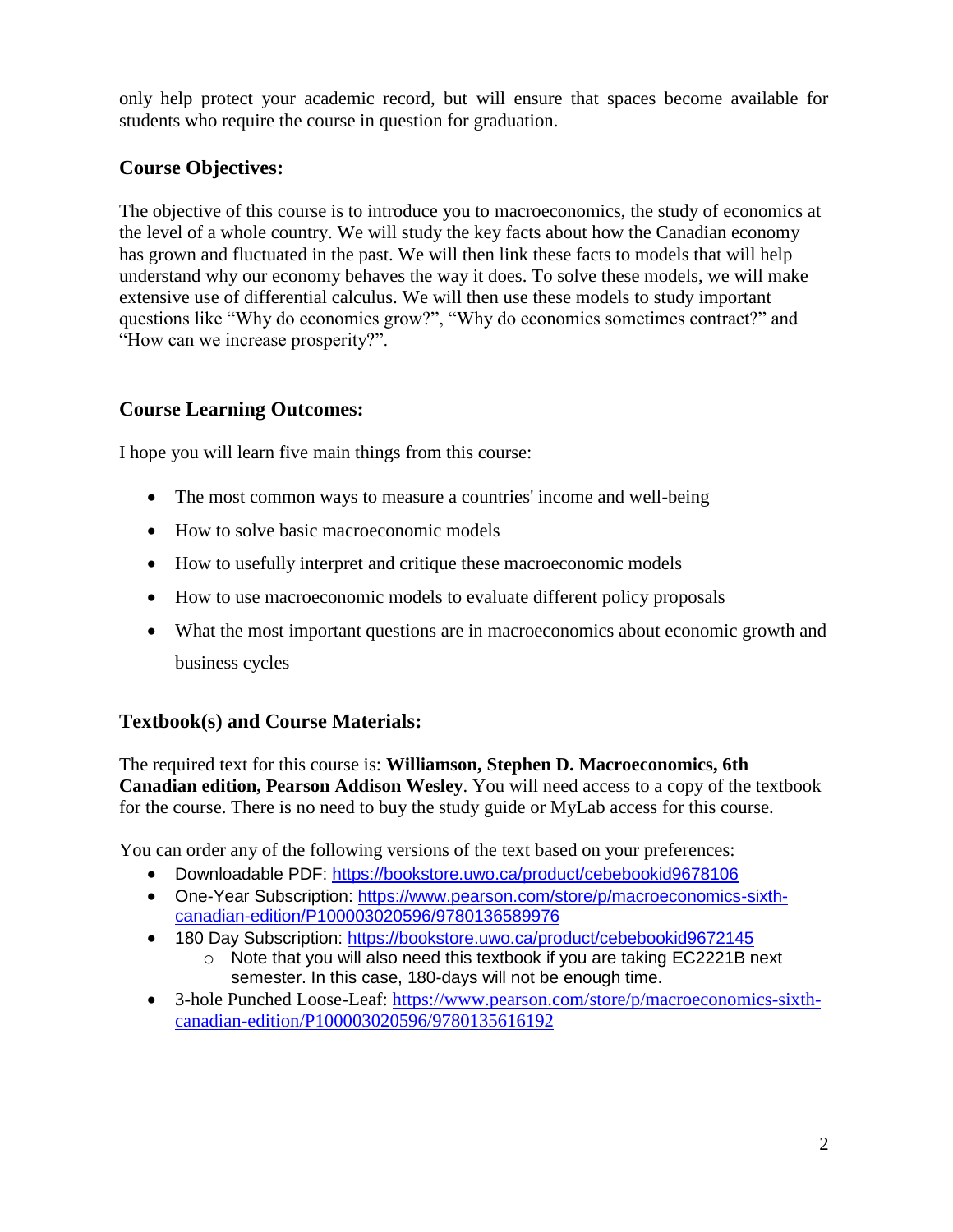# **Course Organization:**

This course will be run in-person. You are expected to show up to both the Monday and Wednesday lecture for your section each week.

It is my hope is that this course will remain in-person throughout the semester. However, given that the COVID-19 pandemic is not over, there is a chance that this course will be moved online. In the event of such a transition:

- Video lectures will be asynchronous
- Office hours will be virtual via Zoom
- The date and times of the assignment, midterm exams and final exam will NOT change, but they will be administered virtually

In the event of such a transition, additional details will be provided by the instructor.

### **Communication:**

- Please feel free to call me Professor Robinson or Baxter. I use he/him/his pronouns.
- I will make announcements through email. I expect that you will check your e-mail at least once every 24 hours between Monday and Friday.
- I expect most course-related questions will be asked either during the lecture, or during my office hours.
- For personal concerns that you wish to discuss in private, I am happy to set up a private meeting either virtually or in-person. Please email me to request one.

#### **Assessments and Grading:**

Your course grade will be made up of one assignment, two mid-term exams, and one final exam. There will also be eight problem sets that will NOT be graded.

- **Assignment [25%]**
	- o Due: Friday October 1 st at 6:00 PM
	- o The topic for the assignment will be economic growth. It will require you to do some simple calculations with data and write up a few paragraphs about what the data tells you.
	- o You will be required to submit your assignment to Turnitin.
	- o Late assignments without illness self-reports will be subject to a late penalty of 20% per day (Including weekends and holidays).
	- o Late assessments with illness self-reports must be submitted within 24 hours of submission of the last illness self-report.
- **Midterm Exams [40%=20% x 2]**
	- $\circ$  Midterm #1: In class on Monday October 18<sup>th</sup> [Tentative]
	- $\circ$  Midterm #2: In class on Monday November 15<sup>th</sup> [Tentative]
	- o Each midterm exam will include all the material covered up to that point.
	- o Each midterm exam will be a 1 hour and 30-minute exam.
	- o Missed midterm exams without an illness self-report or approved documented official accommodation will be given a mark of zero.
	- o If there has been an illness self-report or approved documented official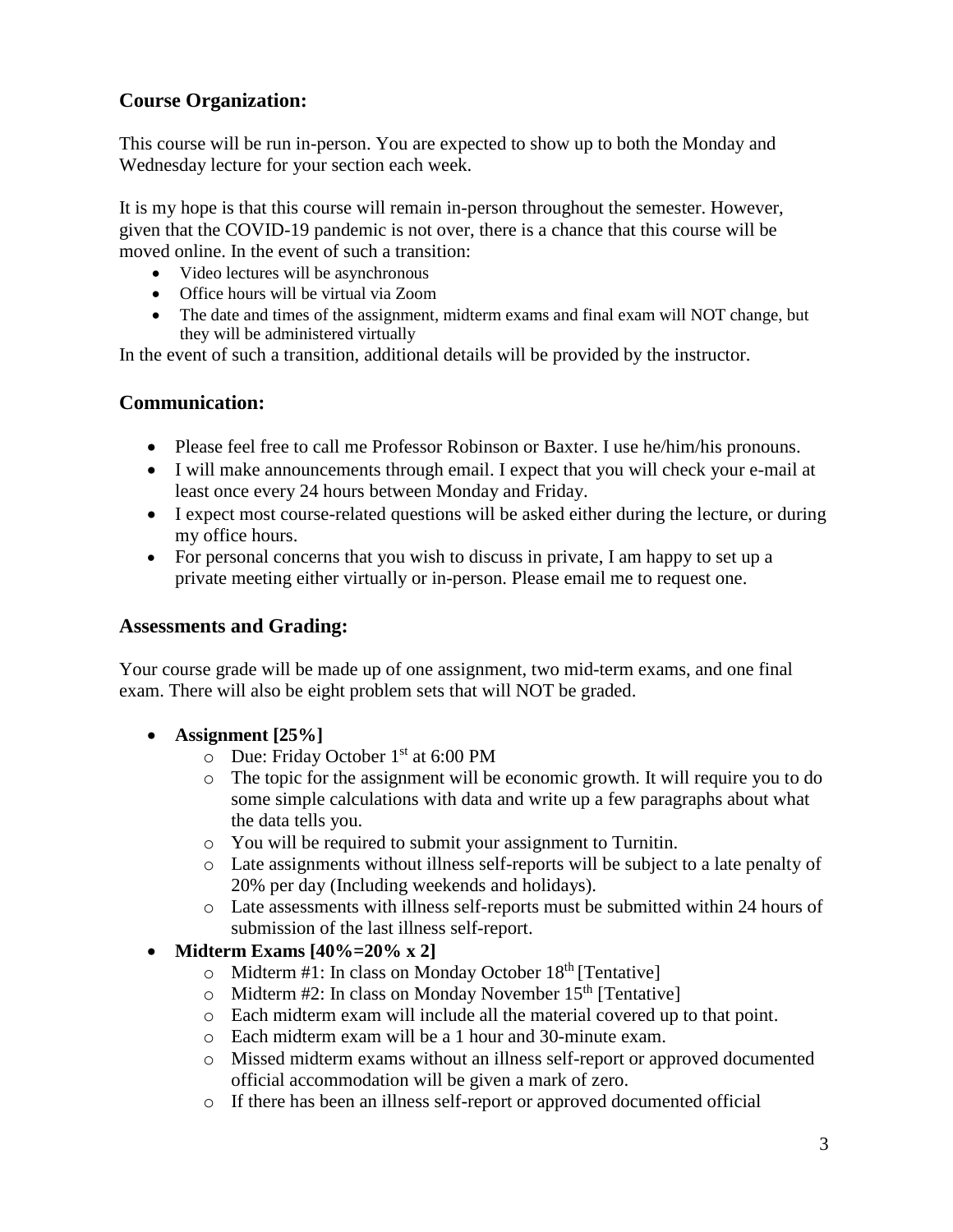accommodation:

- The weight of a single missed midterm exam will be split evenly between the other midterm exam and the final exam, so the one completed midterm exam will be worth 30% of your grade and the final will be worth 45%
- The weight of two missed midterm exams will be transferred to the final exam, so the final will be worth 75% of your grade
- **Final Exam [35%]**
	- o Date and time to be scheduled by the Registrar
	- o The final exams will include all the material in the entire course.
- **Problem Sets [0%]**
	- o There will be eight problem set that will **not** be graded.
	- o These problem sets will be similar in difficulty to the Midterm and Final Exam questions. Completing the problem sets is the best way to prepare for the exams.

| <b>Topics Covered and Readings:</b> |                                           | <b>Williamson Textbook</b> |  |
|-------------------------------------|-------------------------------------------|----------------------------|--|
| $1_{-}$                             | Introduction to Macroeconomics            | Chapters 1,2,3             |  |
|                                     | Economic Growth                           |                            |  |
| 2.                                  | <b>Agriculture and Capital</b>            | Chapter 7                  |  |
| 3.                                  | Convergence and Human Capital             | Chapter 8                  |  |
|                                     | Static Model                              |                            |  |
| 4.                                  | <b>Consumers and Firms</b>                | Chapter 4                  |  |
| 5.                                  | Governments and Labour Market Equilibrium | Chapter 5                  |  |
|                                     | Dynamic Model                             |                            |  |
| 6.                                  | <b>Consumption-Savings</b>                | Chapter 9                  |  |
| 7.                                  | <b>Imperfect Credit Markets</b>           | Chapter 10                 |  |
| 8.                                  | Investment and General Equilibrium        | Chapter 11                 |  |

### **Professionalism, Privacy and Copyright:**

- Students are expected to follow the **Student Code of Conduct.**
- All lectures and course materials, including slides, presentations, outlines, and similar materials, are protected by **copyright**. Students may take notes and make copies of course materials for their own educational purposes only.
- Students may not record lectures, reproduce (or allow others to reproduce), post or distribute lecture notes, assessments, or any other course materials publicly and/or for commercial purposes without written consent.
- Recordings (audio or video) are not permitted without explicit, written permission. Permitted recordings may not be distributed or shared.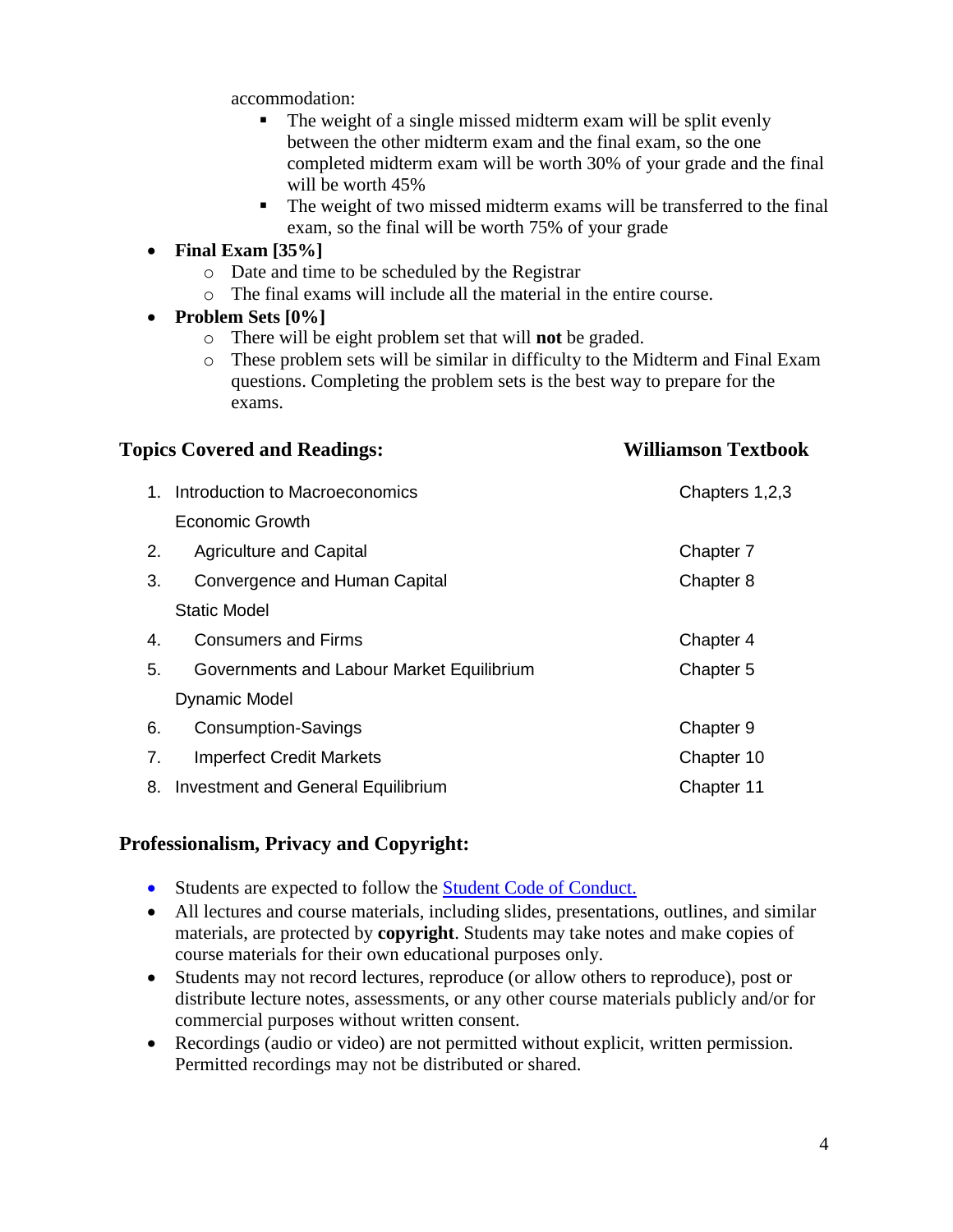# **Tips on How to Be Successful in this Class:**

- Show up to both Monday and Wednesday lectures each week
	- o If you miss a lecture because of illness, family emergencies, mental health challenges or any other reason, you are encouraged to:
		- Ask a classmate to share their notes
		- Read through the lecture slides posted on the portal
		- Read the textbook chapter covering that material
		- Show up to office hours to ask questions about what you missed
	- o Take notes on paper during class
- Complete the problem sets
- Read the textbook chapters
	- o Take notes on paper as you read
- Show up to office hours
	- o Ask all your questions, even the ones you think are embarrassing (they are not!)
- When you are working, turn off your phone (not just to vibrate mode)
- Close all other tabs and programs when you are working on a computer
- Make a set of synthesized notes
	- o Take the notes you made while watching the lectures and while reading the textbook and then write a new set of notes that combines all the important information from both.

### **Inclusion**

Every student, regardless of your personal history, your identity and your circumstances, is a valued member of this class. Your experiences are valuable and your success in this class is important to me.

- During lectures and office hours, I expect all students to work with me to create a welcoming environment that is respectful of the full range of diversity in our class.
- You have the right to be called by whatever name you wish. I humbly ask you to help me learn how to pronounce your name correctly.
- You have the right to be referred to by whatever pronouns you wish.
- If you have a religious observance scheduled on the same day as a midterm or final exam, please let me know at least 3 weeks beforehand.
- If there are any barriers to your inclusion in the course, please contact me privately so that we can problem solve together.

# **Mental Health**

Your undergraduate education should be an overall enjoyable experience. It is normal to feel stress at times both because of your academic work or because of non-academic parts of your life. However, if you are experiencing persistent stress or severe emotional distress, mental health resources can assist you in processing your thoughts and emotions.

I encourage you to visit [http://uwo.ca/health/mental\\_wellbeing/](http://uwo.ca/health/mental_wellbeing/) to find out about the resources available to you as a Western student, or try [https://good2talk.ca/.](https://good2talk.ca/)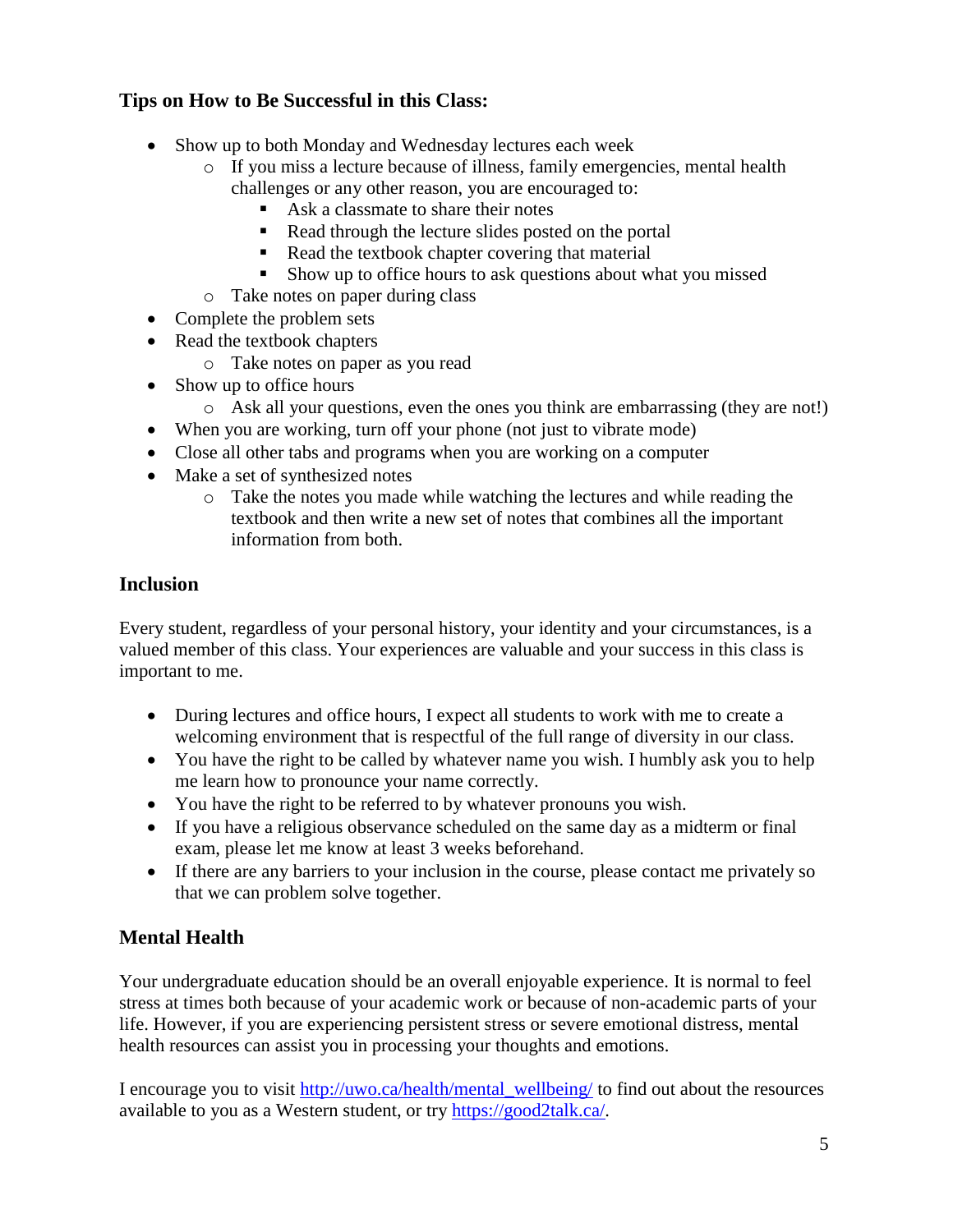# **Please Note Department & University Policies for 2020-2021**

The University expects all students to take responsibility for their own Academic Programs. Students should check their registration to ensure they are enrolled in the correct courses.

**Academic Rights and Responsibilities:** Students should be familiar with their "Academic Rights and Responsibilities" as outlined [here](http://westerncalendar.uwo.ca/PolicyPages.cfm?PolicyCategoryID=1&command=showCategory&SelectedCalendar=Live&ArchiveID=) in the Western Academic Calendar. Claiming that "you didn't know what to do" is not an acceptable excuse for not following the stated procedures.

**Guidelines and Policies for Students** are posted online in the current Western Academic Calendar at [http://westerncalendar.uwo.ca.](http://westerncalendar.uwo.ca/) Undergraduate information for the Faculty of Social Science can be found at: <https://www.ssc.uwo.ca/undergraduate/index.html> and for the Department of Economics at: [https://economics.uwo.ca/undergraduate/index.html.](https://economics.uwo.ca/undergraduate/index.html)

**Rules of Conduct for Examinations:** Students are expected to know the university's Rules of Conduct for Examinations, available [here.](http://www.uwo.ca/univsec/pdf/academic_policies/exam/administration.pdf)

**Cheating and Academic Offences:** Students are responsible for understanding what it means to "cheat." The Department of Economics treats cheating and other academic offences very seriously and will investigate any suspect behavior. Students found guilty will incur penalties that could include a failing grade or being barred from future registration in Economics courses or programs. The University may impose further penalties such as suspension or expulsion.

**Plagiarism:** Plagiarism is an academic offence. Students must write their essays and assignments in their own words. Ideas/passages taken from another author must be referenced with footnotes or citations and acknowledged with quotation marks where appropriate. Western University uses software to check for plagiarism and students may be required to electronically submit their work. Those found guilty will be penalized as noted in point 3. See Scholastic Discipline for Undergraduate Students [here](https://westerncalendar.uwo.ca/PolicyPages.cfm?Command=showCategory&PolicyCategoryID=1&SelectedCalendar=Live&ArchiveID=#Page_20) in the Western Academic Calendar.

**Academic Appeals:** Students should refer to the Student Academic Appeals section [here](http://westerncalendar.uwo.ca/PolicyPages.cfm?Command=showCategory&PolicyCategoryID=1&SelectedCalendar=Live&ArchiveID=#Page_14) in the Western Academic Calendar. Please note the relevant deadlines.

**Department Appeals Procedures:** The Department will not consider an appeal unless an attempt has been made to settle the matter with the instructor first. Students who remain dissatisfied with the outcome may submit a written appeal to the Undergraduate Director in Economics, stating the reasons for their appeal. Information on the Department of Economics' appeals procedure and the appeals form are available [here.](http://economics.uwo.ca/undergraduate/program_counselling/responsibilities_policies.html#appeals)

**Systematic Adjustments:** Systematic adjustments of class grade distributions (either up or down) can occur in Economics courses. The systematic adjustment of a class grade distribution is **not** grounds for an appeal.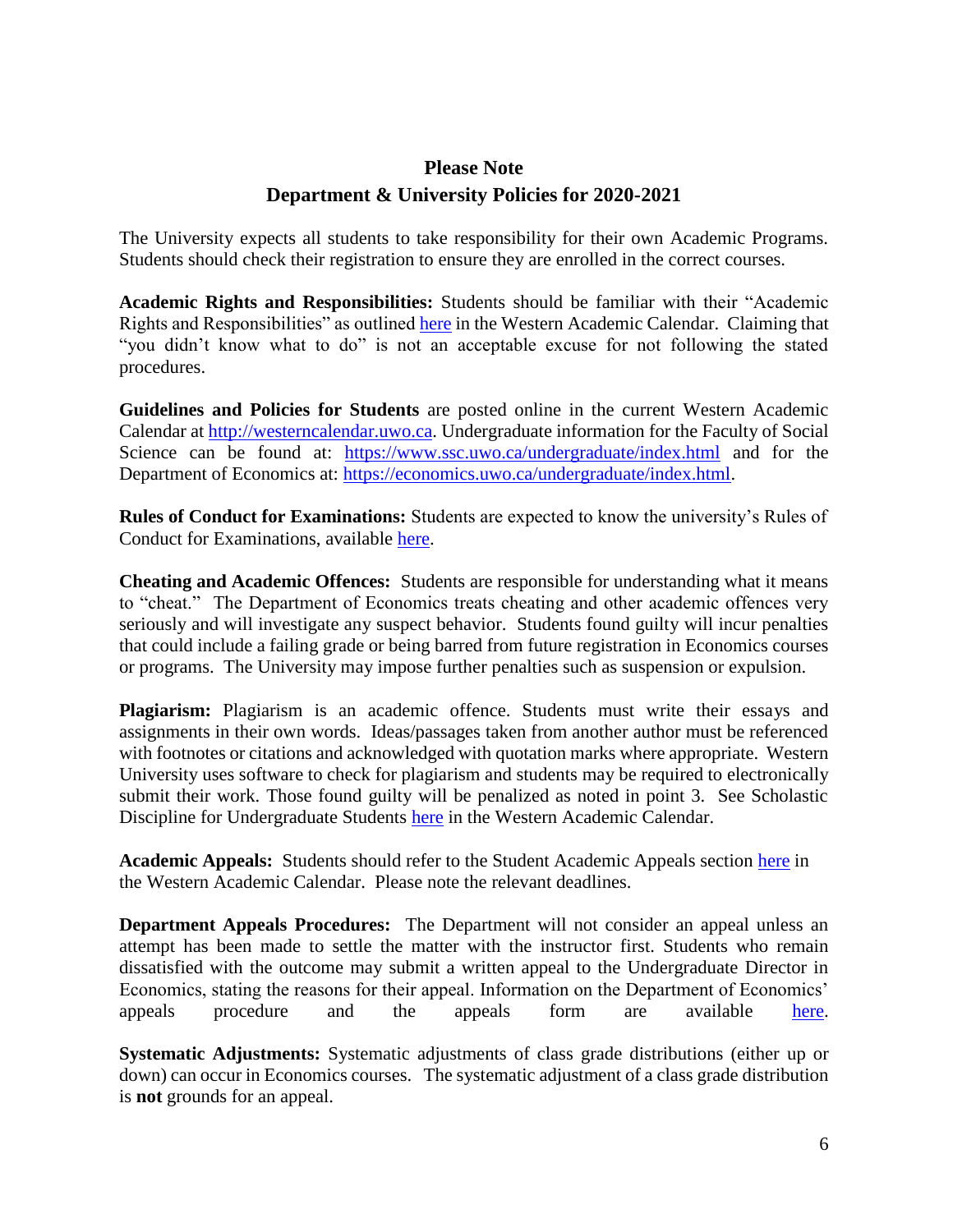#### **Add/drop deadlines:**

Deadline to add a first term half course: **Thursday September 17, 2020** Deadline to drop a first term half course: **Thursday November 12, 2020**

**Oversleeping or Misreading the Exam Schedule:** Faculty of Social Science policy states that oversleeping or misreading the exam schedule is NOT grounds for a makeup. This rule applies to all exams in the Department of Economics.

**End of Term Travel:** Students must book travel arrangements AFTER final exam dates have been posted; travel is not an acceptable excuse for absence from a final exam.

**Rewriting Exams and Retroactive Reweighting are NOT Permitted:** Students who proceed to write a test or examination must be prepared to accept the mark. Rewriting tests or examinations, or retroactive reweighting of marks, is **not** permitted.

**Accommodation Policies:** Students with disabilities should work with Accessible Education (formerly SSD), which provides recommendations for accommodation based on medical documentation or psychological and cognitive testing. The accommodation policy can be found here: [Academic Accommodation for Students with Disabilities.](https://www.uwo.ca/univsec/pdf/academic_policies/appeals/Academic%20Accommodation_disabilities.pdf)

**Academic Consideration for Student Absence:** Students will have up to two (2) opportunities during the regular academic year to use an on-line portal to self-report an absence during the term, provided the following conditions are met: the absence is no more than 48 hours in duration, and the assessment for which consideration is being sought is worth 30% or less of the student's final grade. Students are expected to contact their instructors within 24 hours of the end of the period of the self-reported absence, unless noted on the syllabus. Students are not able to use the self-reporting option in the following circumstances:

- for exams scheduled by the Office of the Registrar (e.g., December and April exams)
- absence of a duration greater than 48 hours
- assessments worth more than 30% of the student's final grade
- if a student has already used the self-reporting portal twice during the academic year

If the conditions for a Self-Reported Absence are *not* met, students will need to provide a Student Medical Certificate if the absence is medical or provide appropriate documentation if there are compassionate grounds for the absence in question. Students are encouraged to contact their Faculty academic counselling office for more information about the relevant documentation. It is strongly recommended that students notify the instructor as soon as possible, ideally before the assessment, when they become aware of an absence. University policy is that students must communicate with their instructors no later than 24 hours after the end of the period covered by the SMC or immediately upon their return from their documented absence. Failure to follow University policy and procedures may result in denial of academic accommodation and a grade of zero.

Individual instructors are not permitted to receive documentation directly from a student, whether in support of an application for consideration on medical grounds or for other reasons. **All required documentation for absences that are not covered by the Self-Reported**